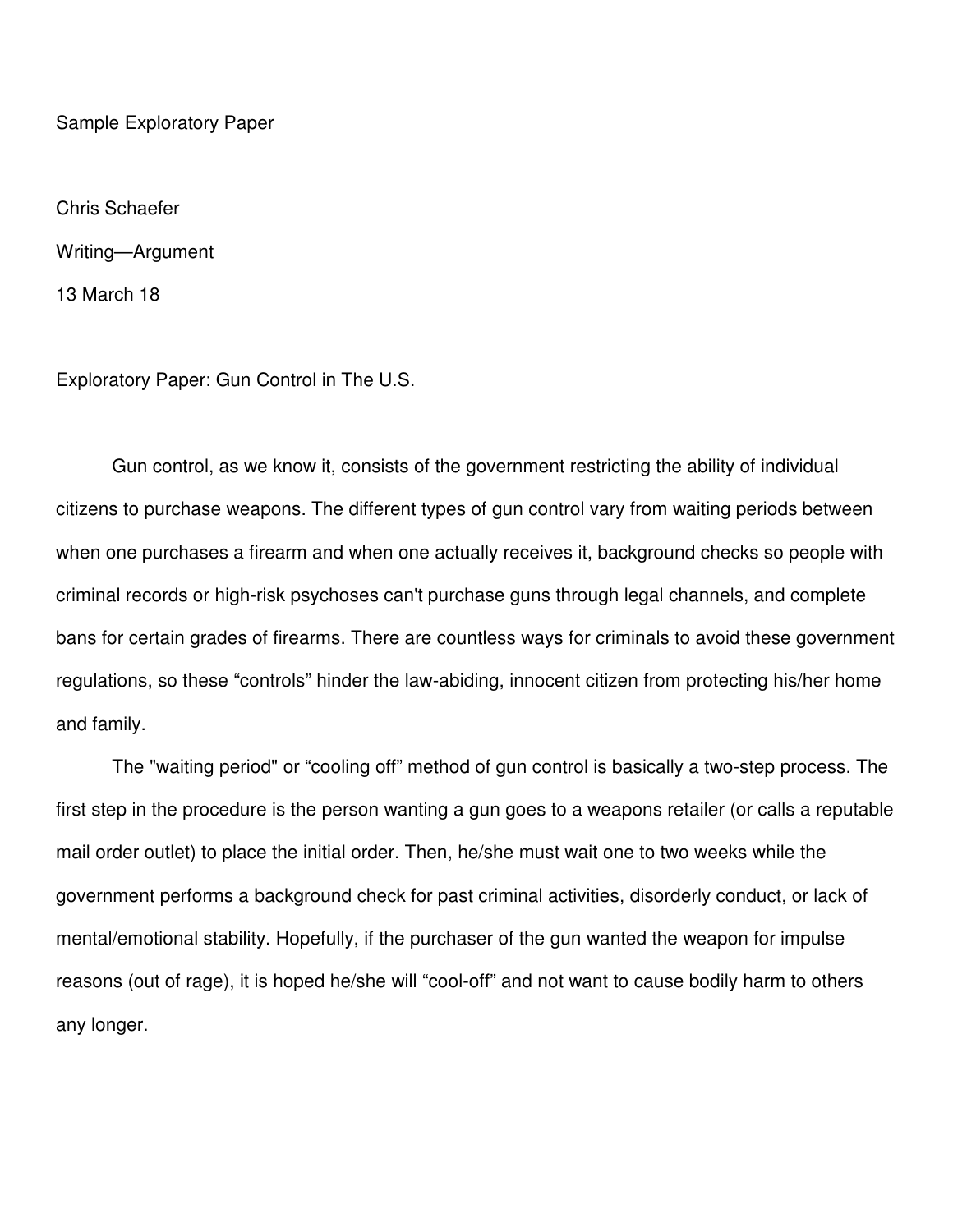The problem with this method of gun control is that it stops the ordinary, stable citizen from purchasing a gun for immediate safety purposes or home protection assurance. On the contrary, it actually protects the common criminal. It is possible for criminals to obtain weapons through "dummy buyers" who have clean backgrounds. So if a burglar enters a house with full intention to maim or kill, the innocent victim is simply a victim of a law that in an indirect way supports black market trade. There are over 200 million registered guns in circulation (Larson),but the unregistered or illegally obtains weapon are used by murderers or thieves.

Another practiced technique of preventing dangerous firearms from killing honest people is to ban an entire type of weapon. The AK-47 is a commonly-used example of this. Again, the criminals still have access to the weapon through underground channels. However, even to the law abiding citizen, these banned weapons are so powerful that there is really is not practical purpose for them in the home (or in hunting).

Banning a weapon like this seems to facilitate the black market trade more than it protects a common citizen. If the AK-47 was simply regulated, at least a paper trail could be followed to the owner of the weapon. Even so, this can easily be averted by the common criminal who understands gun assembly. A semi-automatic machine gun can be converted into a fully automatic gun with a little alteration. Also, shotgun can become a bloody, powerful weapon by sawing-off the tip of it.

Obviously, new methods of gun control are needed to produce desired results. Every year there are hundreds of victims of gun violence by way of illegal obtained firearms. If we continue to monitor the sale of firearms, there must be new techniques that can watch where the guns end up. And if we decide that we can/will not go down that track, we must make that judgment earnestly, and without haste, because it will decide the future of The United States of America as we know it. We